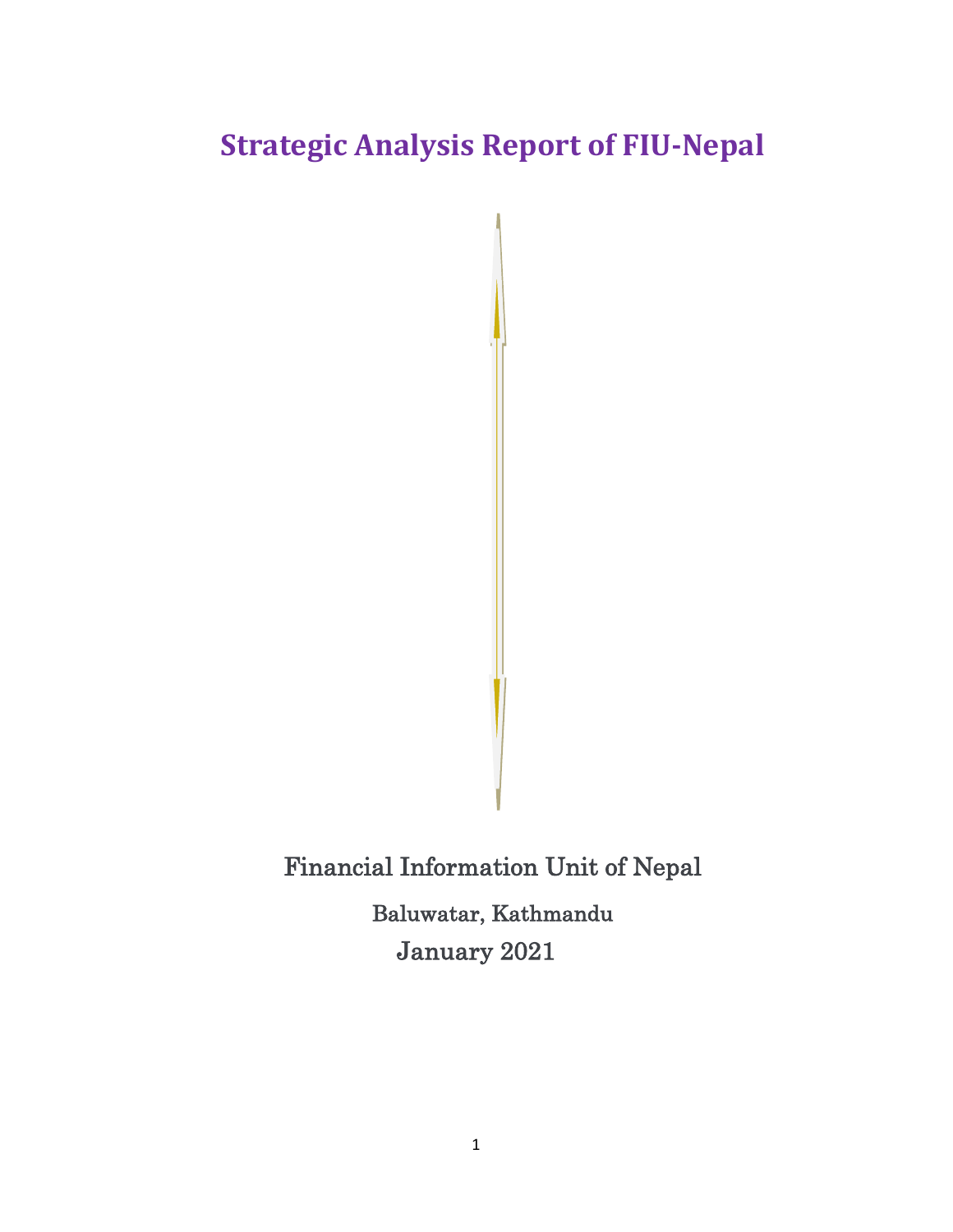#### **1. Background**

In many countries, Financial Information/Intelligence Unit (FIU) has been mandated to conduct Operational analysis and Strategic analysis for the prevention of money laundering and combating the terrorist financing. As per the Financial Action Task Force (FATF) recommendation 29, FIU should perform these analyses to add value in the information received. It has defined strategic analysis as a function that uses available and obtainable information, including data that may be provided by other competent authorities, to identify ML and FT related trends and patterns.

In Nepal, Policy & Planning Division (PPD) of FIU-Nepal conducts the strategic analysis. FIU-Nepal continued to undertake strategic analysis of financial information gathered from reporting entities to enable FIU-Nepal and its stakeholders to understand the patterns and trends of money laundering and related issues. The strategic analysis has also enabled FIU-Nepal to draw conclusions for the strategic prevention of money laundering and financing of terrorism and for setting operational priorities. Moreover, it is essential to develop knowledge on potential future work of the FIU-Nepal.

#### **2. Objectives and Methodology**

#### **Objectives**

The main objectives of the strategic analysis of money laundering and terrorism financing (ML/FT) risk are to explain: -

- $\hat{\mathbf{v}}$  the possible sources, sectors, schemes and/or supporting circumstances that influence ML/TF offences and their suppression in Nepal,
- $\triangle$  the direction and efficiency of AML-CFT mechanisms while readdressing them towards higher risk factors and sectors.

#### **Data and Information**

FIU-Nepal conducts Strategic analysis on data reported by the reporting entities, prepared intelligence report and its dissemination. Furthermore, it uses data and information provided by competent authorities to identify money laundering and terrorist financing related trends and patterns.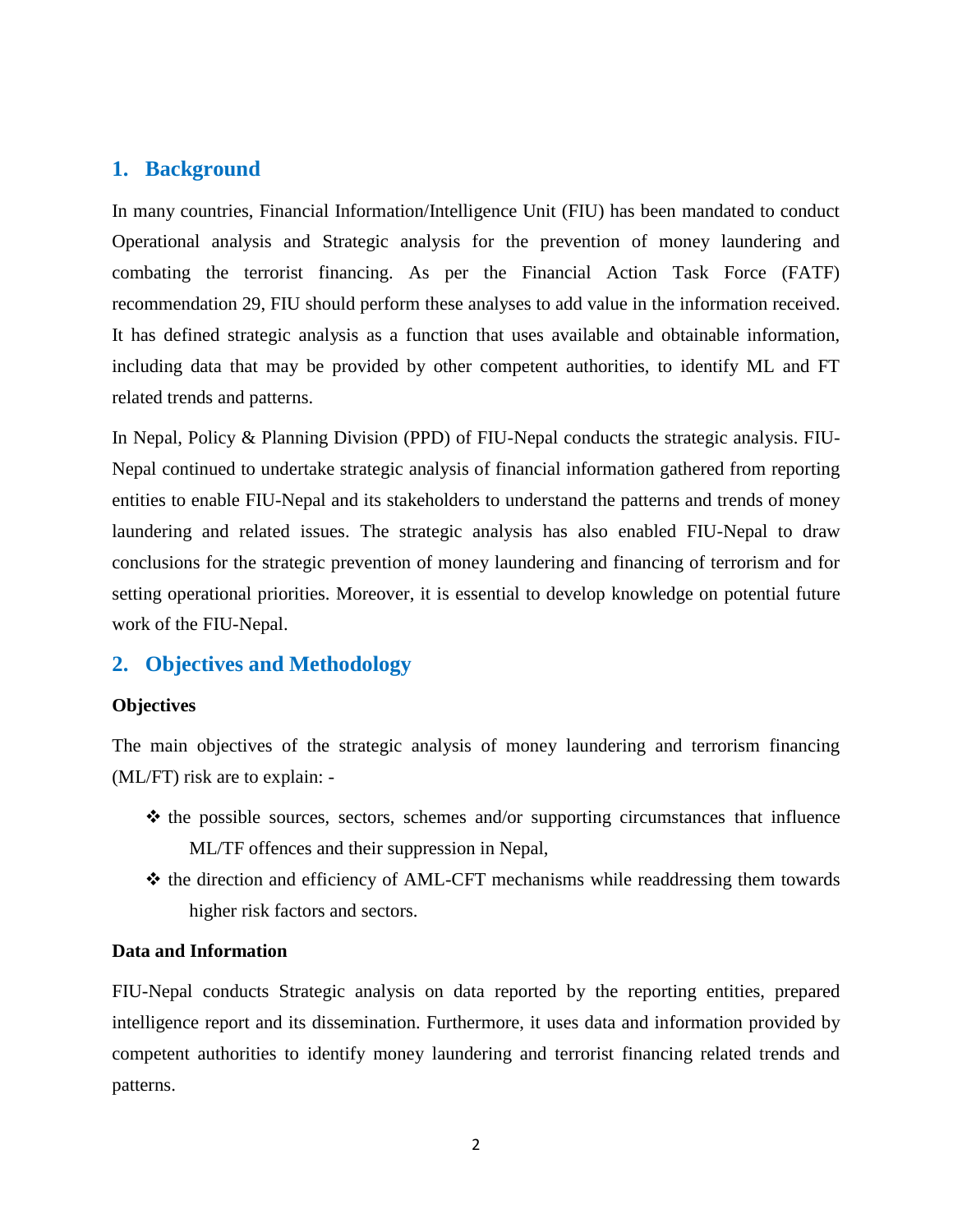### **Analysis**

This information is used by the FIU or other state entities in order to determine money laundering and terrorist financing related threats and vulnerabilities.

# **3. Directions of Analysis**

The analysis was conducted in eight directions as follows:

# **A. Predicate Offence**

The report of National Risk Assessment Report, 2020 on ML/TF has identified the following threats:

- a) **Major threats:** Corruption (bribery), tax (revenue) evasion, financial crimes such as banking offence and hundi.
- b) **Threats of concerns:** Drug trafficking, organized crime, extortion, arms-related offence, domestic terrorism, fraud, counterfeiting of currency, environment related crime, robbery (theft), smuggling (including black marketing) and forgery.
- c) **Low threats:** counterfeiting and piracy of products, kidnapping, illegal restraint and hostage taking, international terrorism, trafficking in stolen goods and insider trading.

# **B. Legal System**

- $\checkmark$  Assets Money Laundering (Prevention) Act, 200[8](https://archive.nrb.org.np/fiu/pdffiles/AMLCFT_national_strategy_and_action_plan.pdf)
- [AML-CFT National Strategy and Action Plan \(2019-2024\)](https://archive.nrb.org.np/fiu/pdffiles/AMLCFT_national_strategy_and_action_plan.pdf)
- $\checkmark$  Organized Crime Prevention Act 2013
- $\checkmark$  Corruption Prevention Act, 2002
- $\checkmark$  Proceeds of Crime (Seizing, Freezing and Confiscation) Act, 2014

The level of ML/TF risks are significantly contributed by the deficiencies or inconsistencies of the legal system or the gap in effective enforcement of prevention and prosecution mechanisms against such crime. Major observed deficiencies are; Criminalization of Terrorist Financing, Criminal sanctions for offences.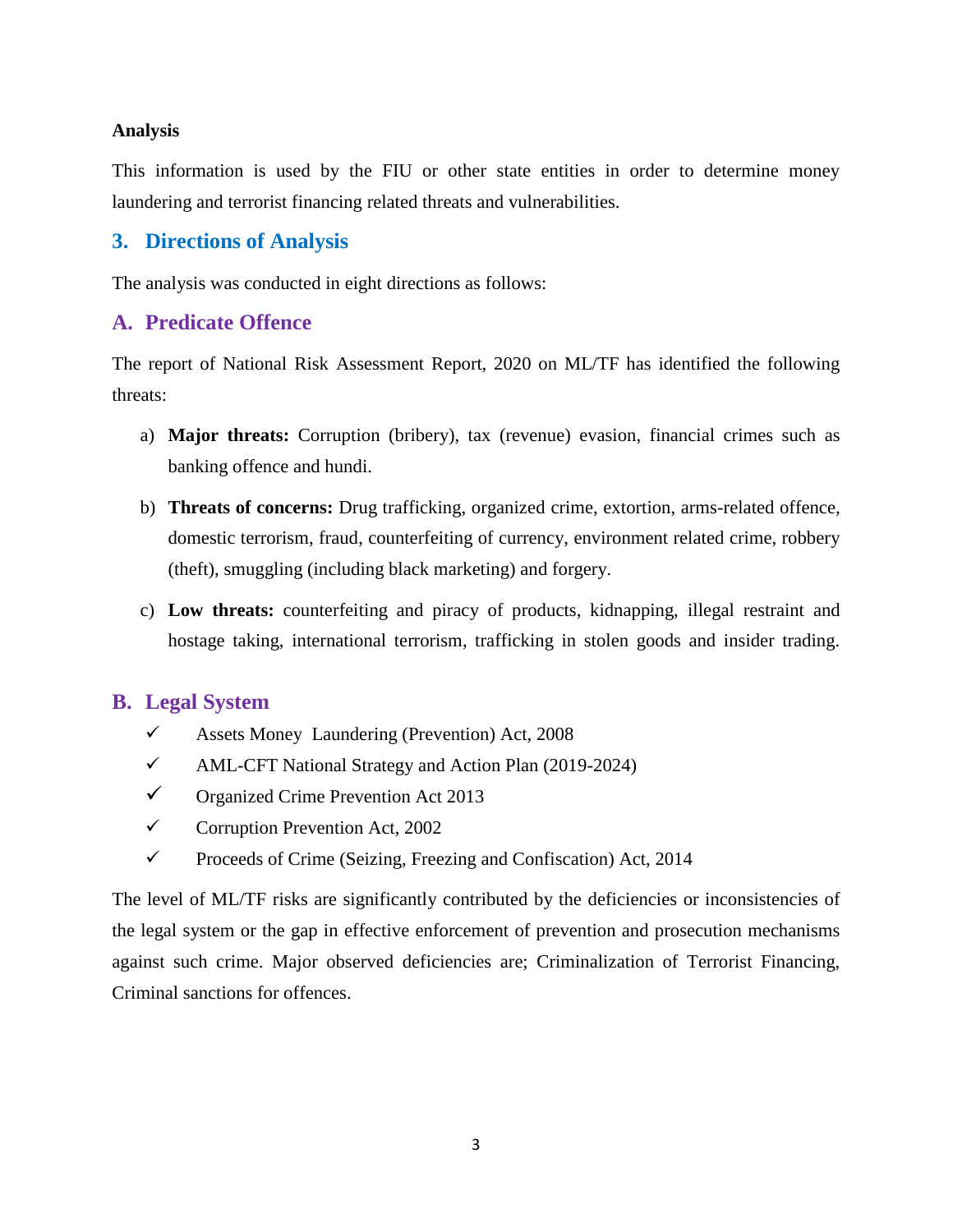# **C. Institutional System**

- $\checkmark$  Department of Money Laundering
- $\checkmark$  Financial Information Unit
- $\checkmark$  Ministries
- $\checkmark$  Law Enforcement Authority
- $\checkmark$  Competent Authority
- $\checkmark$  Reporting Entities
- National Coordination

Committee (NCC)

# **D. Suspicious Transaction Report**

### **i. Number of STR Received yearly**



FIU Nepal received 1589 STRs in the fiscal year 2015/16 which is the highest number of STRs

compared to other years. The number of STRs receipt decreased in the subsequent two years. FIU Nepal received 1351 and 1090 STRs in fiscal



year 2018/19 and 2019/20 respectively.

Based on the reporting entities, financial institutions are main reporting entities which account

more than 95 percent of total received.

### ii. **Status of STRs**

In the fiscal year 2015/16, 1001

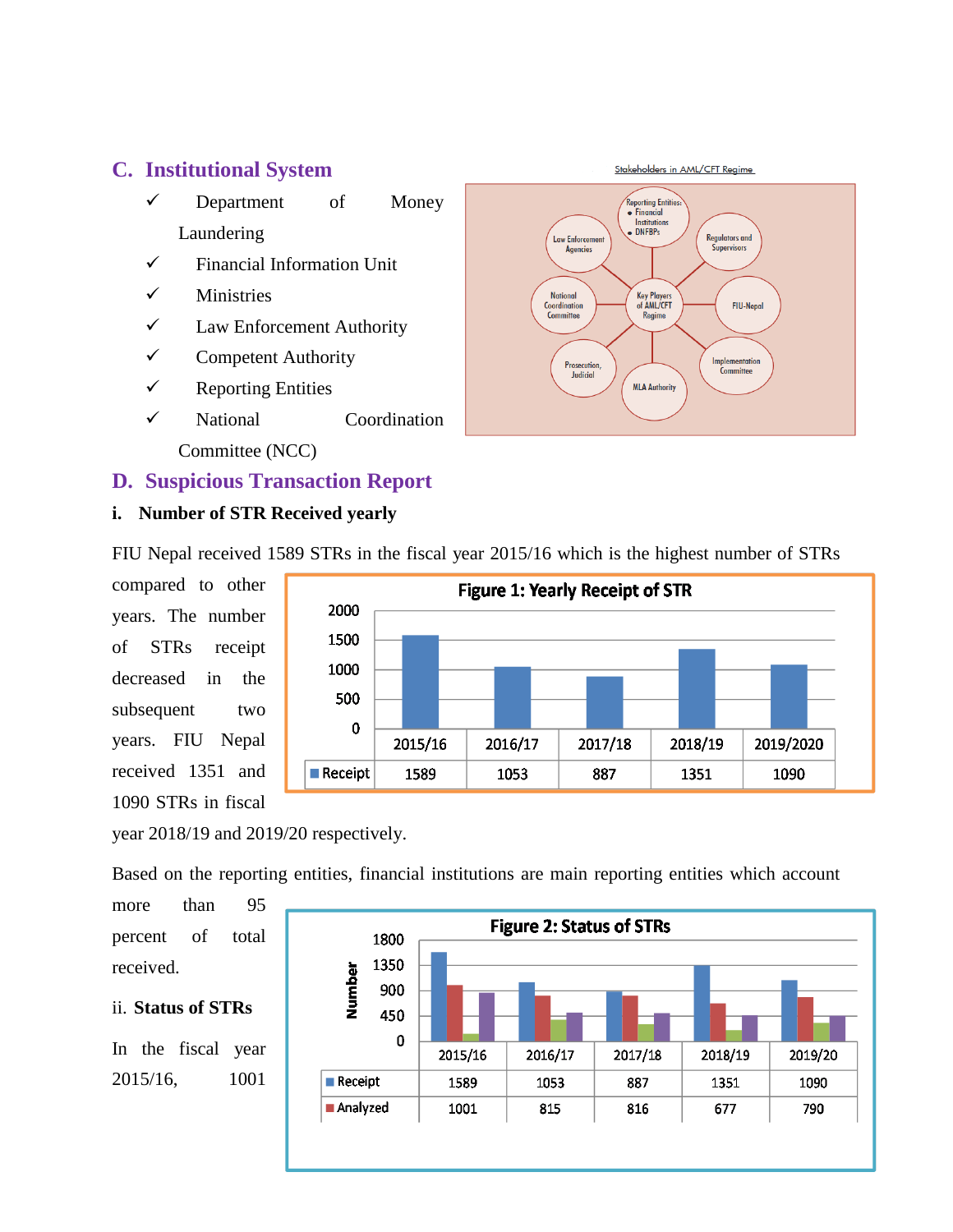STRs were analyzed which is the highest number of STRs analyzed in a single fiscal year. In the year 2017/18 and 2018/19, 816 and 677 cases were analyzed out of which 312 and 207 cases were disseminated to the Law Enforcement Agencies respectively. In the year 2019/20, 790 cases were analyzed and 333 cases were disseminated to the Law Enforcement Agencies. The number increased as compared to its previous fiscal year.

In the given five fiscal years, more than 50% of the STRs were disseminated to the Department of Revenue Investigation. The STRs relating to tax evasion were disseminated to the Department

of Revenue Investigation or Inland Revenue Department. Not a single STR was disseminated to IRD during 2014/15 and 2015/16, however its number increased gradually in the



#### upcoming fiscal years. *Note: Data are not additive.*

Higher numbers of STRs were disseminated to the Centre Bureau of Investigation or Nepal Police and Department of Money Laundering Investigation. Fewer numbers of cases were disseminated to CIAA and others.

#### **iii. Number of TTRs Received from Reporting Entities**

| $\overline{\phantom{a}}$ S.N. | <b>Reporting Institutions</b> | 2016/17   | 2017/18   | 2018/19   | 2019/20   |
|-------------------------------|-------------------------------|-----------|-----------|-----------|-----------|
|                               | <b>BFIs</b>                   | 45,64,413 | 44,52,585 | 51,81,200 | 22,56,163 |
| 2.                            | Cooperatives                  | 23,633    | 8,885     | 11,447    | 44,360    |
| 3.                            | <b>Insurance Companies</b>    | 58,508    | 89,966    | 1,24,789  | 139,015   |
| $\overline{\mathbf{4}}$       | <b>Securities Companies</b>   | 60,961    | 34,783    | 33,912    | 32,846    |
| 5.                            | <b>Others</b>                 | 6,055     | 7,598     | 13,601    | 12,977    |
|                               | <b>Total</b>                  | 47,13,570 | 45,93,817 | 53,64,949 | 24,85,361 |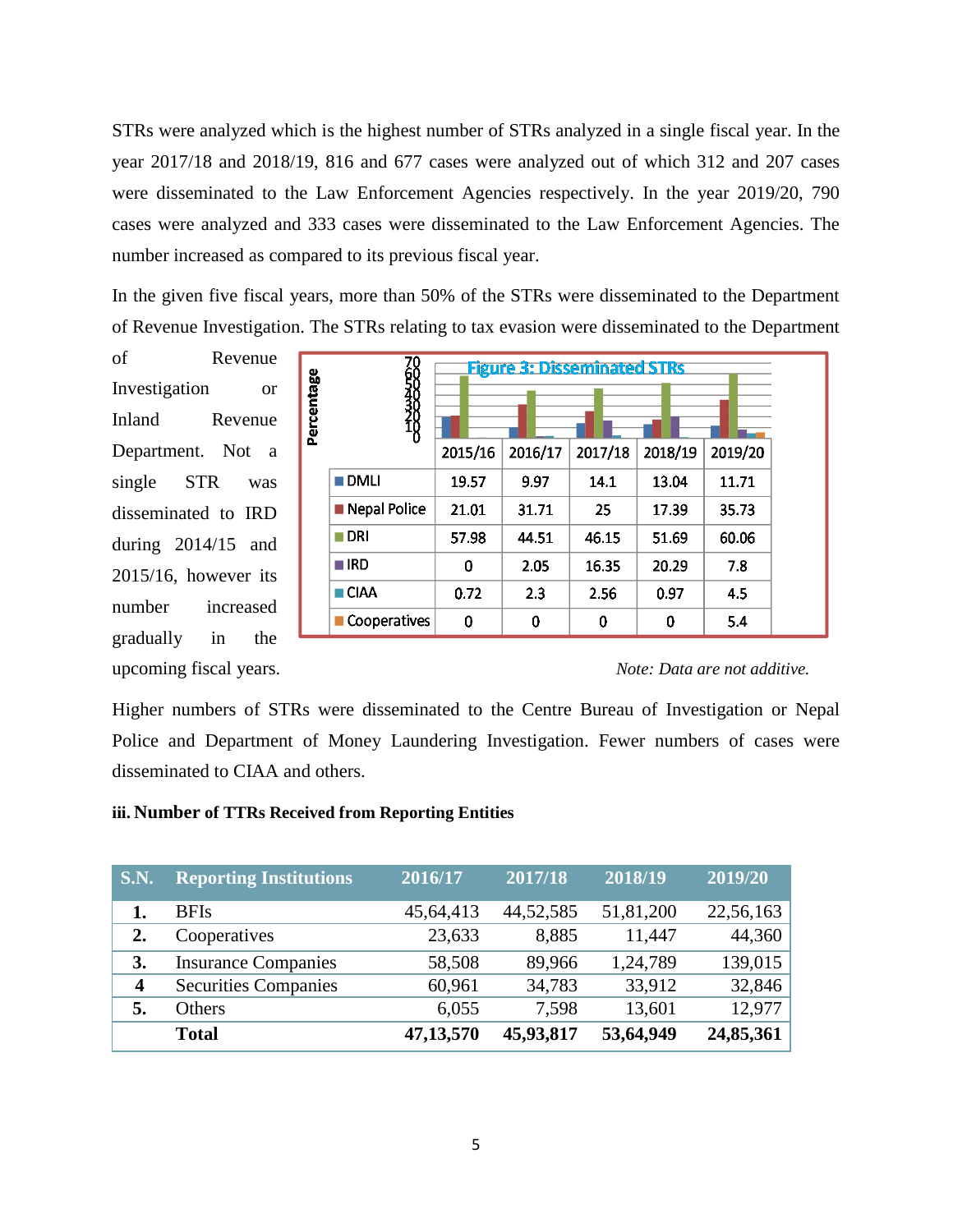FIU Nepal receives TTR from reporting entities. Among them, most of the TTRs are received from Bank and Financial Institutions. Insurance companies are the second highest sender of TTR. It is followed by Cooperatives, Securities Companies and others.



Out of the total 333 disseminated cases in fiscal year 2019/20, more than half (185 cases) were related to the tax evasion. In most cases, the personal saving accounts were being used to route the business transactions for the purpose of tax evasion. Similarly, 21.32 percent disseminated cases were related to high volume transaction done through the personal account where there is mismatch of transaction with the customer's profile. It created the ground for suspicion and FIU-Nepal disseminated such cases to the LEAs as per the nature of the case and jurisdiction of LEAs. Other 13 typologies were found while disseminating the cases in fiscal year 2019/20**(Annex II).**

Figure 5 depicts the predicate offense-wise STRs disseminated from July 2020 to 13 January 2020. Out of the total 75 disseminated cases, 45.3 percent were related to Tax Evasion (including direct and indirect) as mentioned in ALPA, 2008. Similarly, 22.7 percent were related to fraud (Annex II- 1).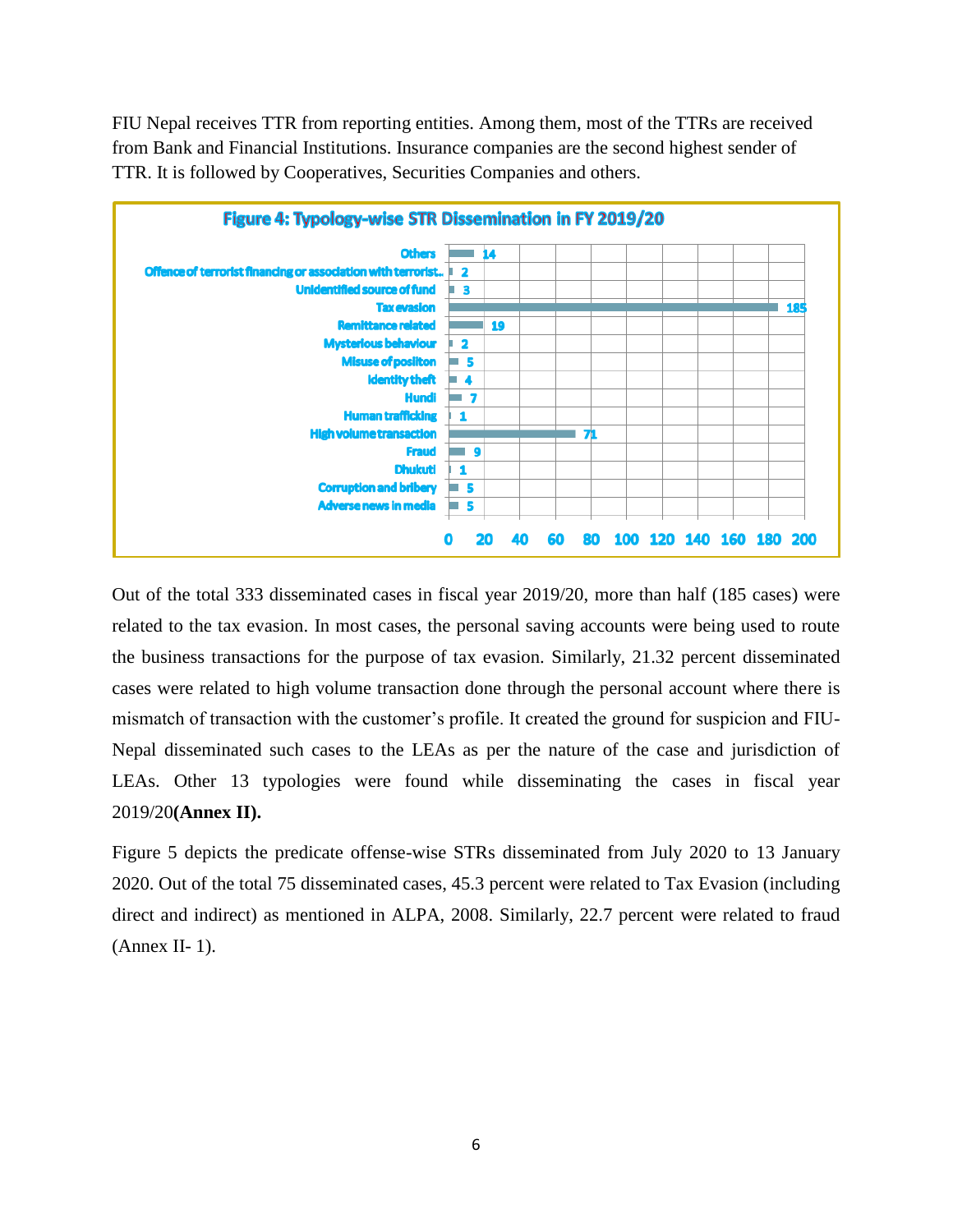

#### **Information shared with Foreign FIUs**

FIU-Nepal requests for information to other member jurisdictions by the Egmont Secure Web (ESW). It receives requests for information from other member jurisdictions. FIU Nepal has executed all the requests received from member jurisdictions.

|                                                | 2015/16        | 2016/17        | 2017/18        | 2018/19  | 2019/20        |
|------------------------------------------------|----------------|----------------|----------------|----------|----------------|
| Foreign Request to FIU-Nepal                   |                |                |                |          |                |
| <b>Requests received</b>                       | 10             | 11             | 13             | 33       | $\overline{4}$ |
| <b>Request executed</b>                        | 10             | 11             | 13             | 33       | 14             |
| <b>Requests refused</b>                        | $\theta$       | $\theta$       | $\theta$       | 0        | $\overline{0}$ |
| <b>Requests pending</b>                        | $\overline{0}$ | $\overline{0}$ | $\overline{0}$ | $\theta$ | $\overline{0}$ |
| Spontaneous sharing of information<br>received | $\theta$       | $\theta$       |                | 13       | 10             |
| Total                                          | 10             | 11             | 13             | 33       | 14             |
| FIU-Nepal request to foreign Entities          |                |                |                |          |                |
| <b>Foreign requests made</b>                   | 3              | 13             | 12             | 21       | 24             |
| <b>Response received</b>                       | 3              | 13             | 12             | 18       | 24             |
| <b>Refused</b>                                 | $\theta$       | $\Omega$       | $\Omega$       | $\theta$ | $\overline{0}$ |
| <b>Number of Pending requests</b>              | $\Omega$       | $\Omega$       | $\Omega$       | 3        |                |
| Spontaneous sharing of information<br>provided | 3              |                |                | 5        |                |
| <b>Used in analysis</b>                        | $\theta$       | 13             | 12             | 18       | 25             |
| Total                                          | 3              | 13             | 12             | 21       | 25             |

**Table -3: Information shared with Foreign FIUs**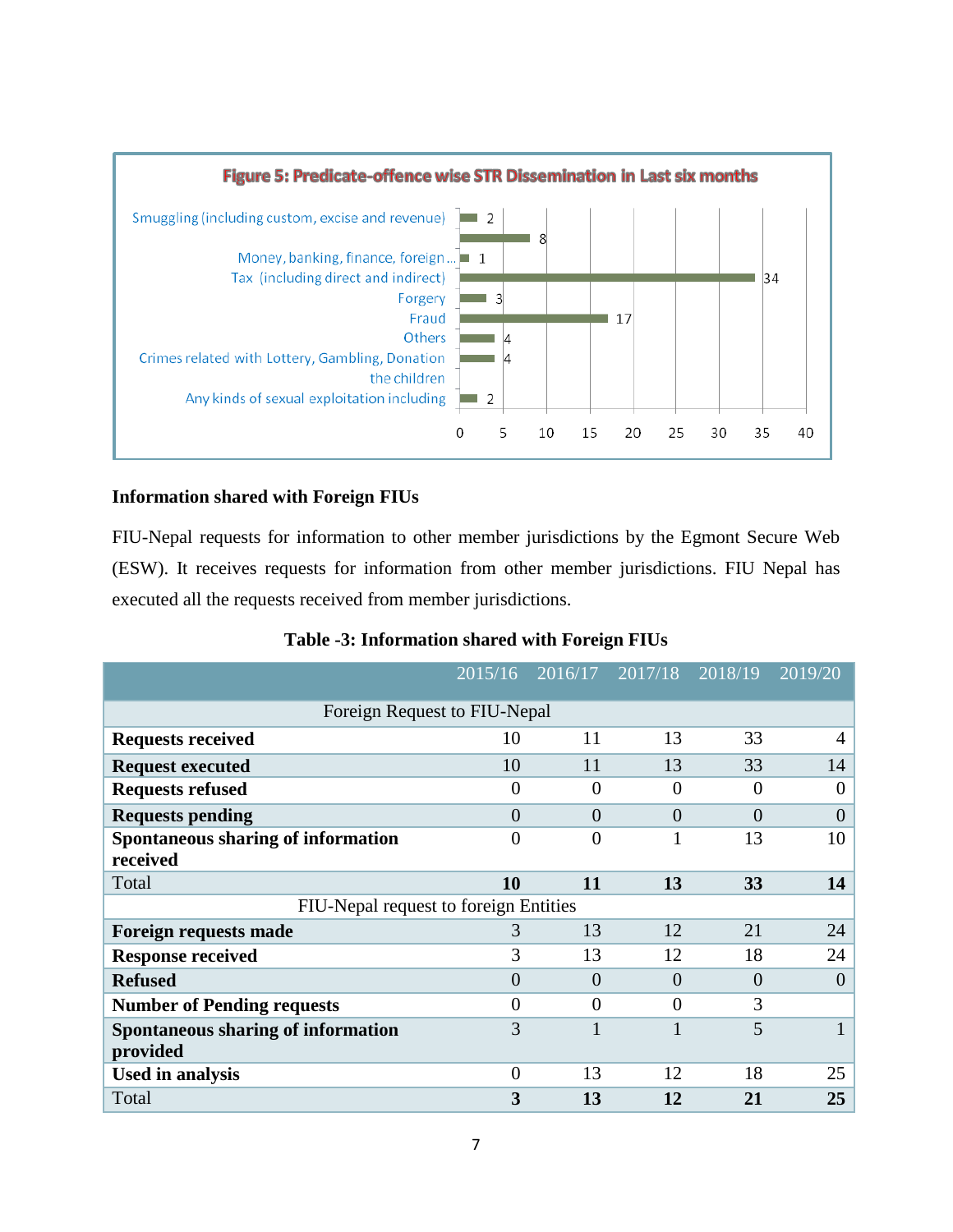# **E. Financial System**

The money laundering and terrorist financing risks of the private sector are mainly concentrated in the financial system as the flow of financial assets often through the financial system. Also, there are variety of financial transactions based on different characteristics such as types of financial market, volume and governance, transparency.

There are 144 banks and financial institutions, 40 insurance companies, an employee provident fund, a citizen investment trust and a Postal Saving Banks operating as at mid-January 2021.Moreover, there are more than 34837 cooperatives are operating in Nepal.

# **F. Non-financial system**

**Real Estate Business/Agents:** A significant portion of real estate buying and selling transactions is conducted through intermediation.

**Casinos or Internet Casino Business:** There are five casinos operating in Nepal. Only foreigners can enter and involve there in gambling.

Dealers in precious stones and metals, Trust and Company Service Providers, Auditors and Accountants, Notary Public and Law Practitioners are other reporting entities. The reporting from these entities remained almost nil.

# **G. Non-Commercial Segment**

In general, non-commercial organizations (NPOs, charities) are considered to pose higher risk as they involve in FT schemes. Though, there are no cases where NPOs are found to have been abused for TF, the key threats facing them are largely associated with misappropriation or deviation of funds and fraudulent activities (NRA 2020).

- $\checkmark$  In general, harmonious relation among ethnical group and people from different geography do not let favorable environment for terrorist environment for terrorist organization to operate fund. Nepal does not pose such risk significantly.
- $\checkmark$  At the end of October 2019, 50814 NGOs got affiliated with Social welfare Council and their approve budget is Rs 42.9 billion.
- $\checkmark$  There is around 30 % grant moves through off budgetary channels.
- **H. Economic, Geographic and Demographic Segment**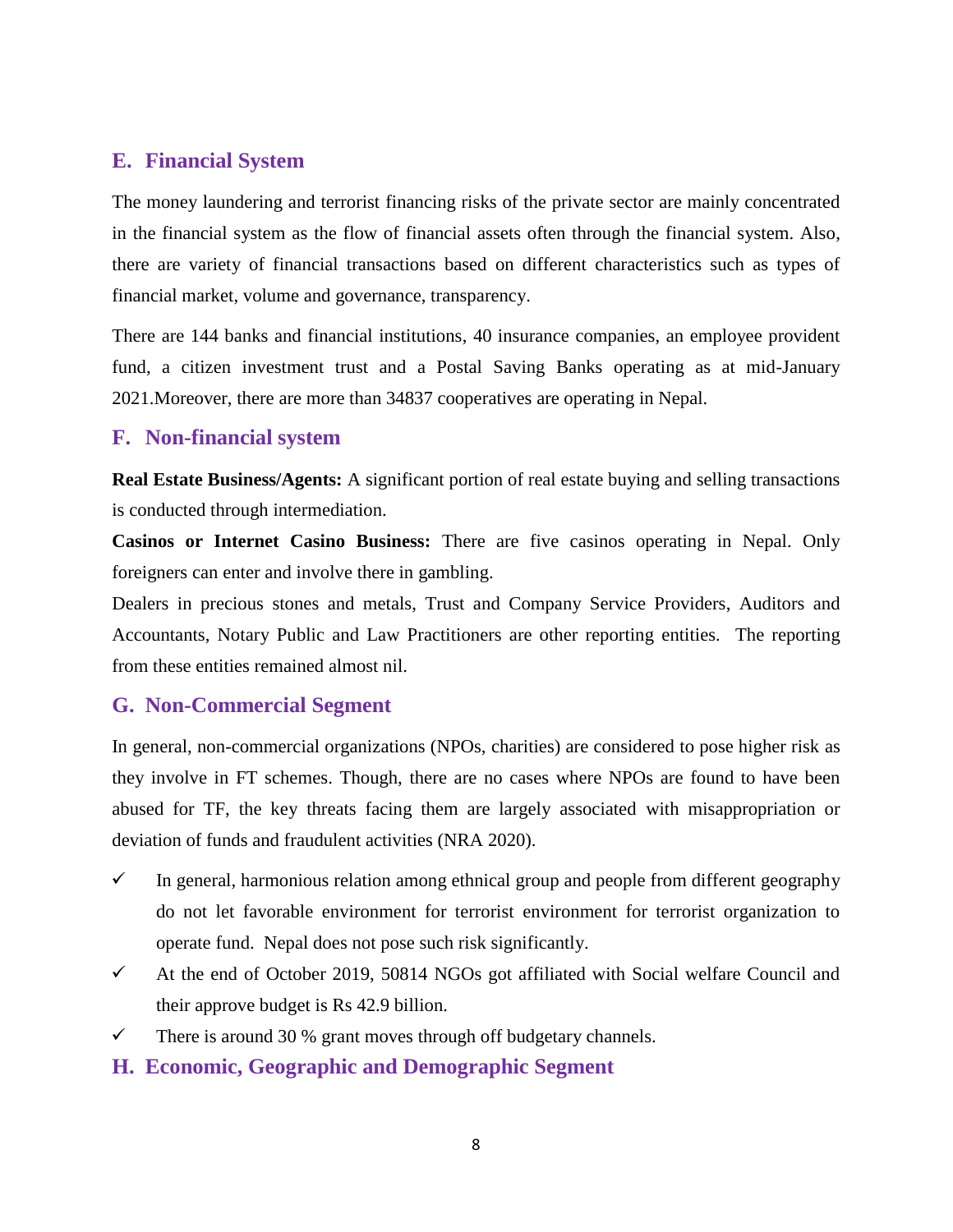The economic structure, geographical location and demographic structure have influence on the ML/TF risks of the country.

- $\checkmark$  The economic structure shows that around one fourth of country's economic activities depends on agriculture. Agriculture in Nepal is seasonal in nature and gives employment to more than half of the active population of the country. Also, economic activities are concentrated mainly to Baghmati Province, capital of Country locates, which accounts more than one-third in country's GDP.
- $\checkmark$  Many estimates show the volume of shadow economy in Nepal is around one third of the GDP, which poses higher than average risk in terms of ML/FT. On the opposite side, cash in circulation is Rs. 500 billion and the volume of cash per resident is Rs. 17 thousands.
- $\checkmark$  The balance of payments (BoP) statement shows small volume of remittance outflows from country whereas mirror data shows annual remittance outflows is more than 3 billion US dollars. Also, miscellaneous (errors and omissions), is significant in size, also indicates cross border transactions is not justify with banking system.
- Geographical location shows that Nepal shares 2926 km long open border with China and India. Also, it ranges from Mountain to Plain Terai. Terai accounts 17 percent of total area where around 50 percent of total population. Furthermore, Nepal and India shares free movement to either side.
- $\checkmark$  Demographic segment shows that population of age 15-59 years account around 57 percent of total population. Around 60 percent of active population is getting employment from unorganized sector. Furthermore, one of five in total population is below the poverty level.

### **4. General Observations**

Based on the analysis of available information, FIU-Nepal has identified the following general observations:

- Out of the two broad categories of the Reporting Entities; financial institutions are the main reporting entities while DNFBPs are in a nascent stage of reporting. Among the financial institutions, BFIs cover more than 90% of the STR/TTR reporting. Such percentage is low for the entities other than the banks and financial institutions.
- Tax evasion was the highest number of STR disseminations based on the classification of Typology. High Volume transaction and remittance related STRs take the second and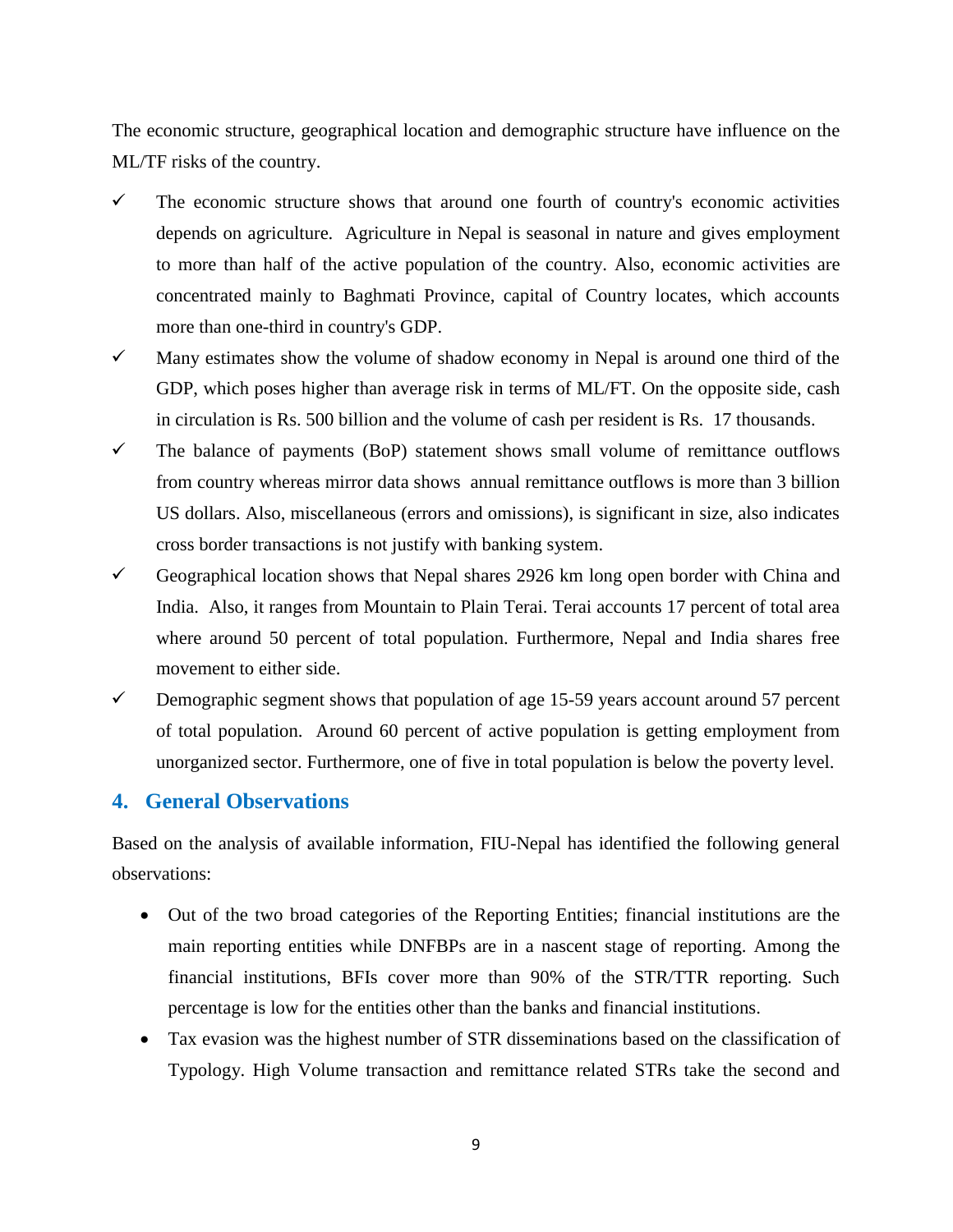third position respectively in terms of dissemination. Predicate offence wise classification also shows the number to be the highest in tax related STRs.

- Corruption (bribery), tax (revenue) evasion, financial crimes such as banking offence and hundi are the predicate offences which are classified as high risk (NRA 2020).
- FIU Nepal is gradually integrating the reporting entities into the goAML system. Banks and financial institutions (A, B and C) are currently reporting through goAML online reporting system. Rest of the institutions is outside the online reporting system. Analysis of general trend and typologies will be assessable once all the reporting entities are integrated in the system when information becomes accessible.
- Awareness regarding AML-CFT needs to be enhanced in order to identify, assess and monitor the ML/TF risks in Nepal. Banks and financial institutions are comparatively stronger in terms of awareness while DNFBPs are still weak.
- Covid 19 has increased the need and importance of online transactions. As a result, the need for new dimensions of risk management has also been changed rapidly.
- Other sources of risks are the size of informal economy, open and porous border, awareness regarding AML-CFT and the initial stage of development of AML-CFT regime. Gradual integration of reporting entities into the FIU database will contribute towards the identification, assessment and management of the ML/TF risk in Nepalese context.

# **5. Conclusion**

This strategic analysis has been conducted by FIU- Nepal to locate the possible sources, sectors, schemes and/or supporting circumstances that influence ML/TF offences. Also, it has helped for better understanding the trend, typologies and cases of ML/TF which will contribute in combating money laundering and terrorist financing in the nation. This analysis has tried to present the direction and efficiency of AML-CFT mechanisms but inadequate information/data has limits the scope of strategic analysis. Furthermore, all reporting entities are still not in the reporting net especially DNFBPS and the online reporting system yet to expand to all reporting entities. So it is hard to draw conclusion concisely about the ML/TF direction and trend.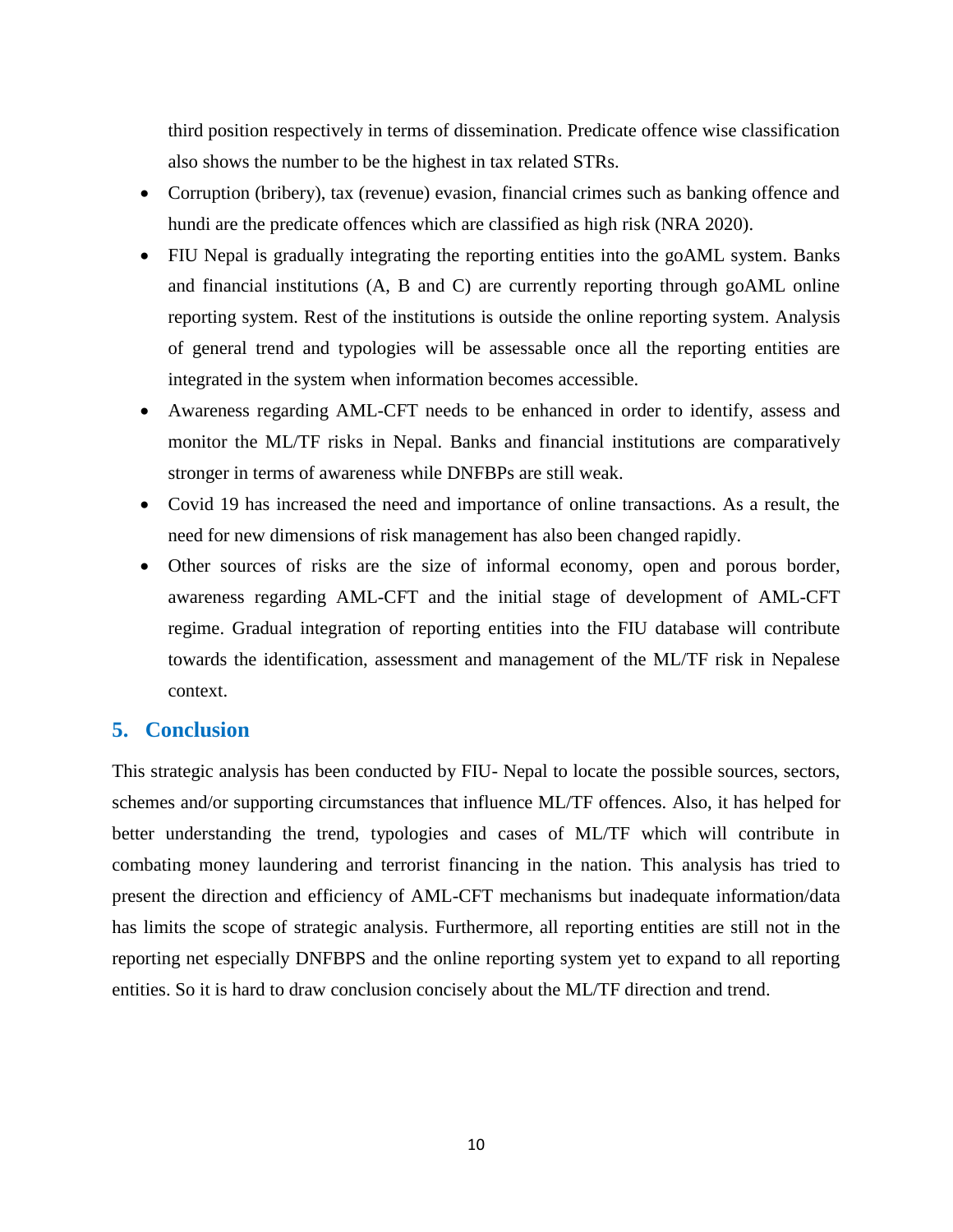# **CASE STUDY:**

#### **CASE 1**

#### **SWIFT Hack of a commercial bank**

Swift heist of one of the big commercial bank in Nepal was a series of unauthorized transactions made from the Swift system of the Bank. The fraudulent SWIFT transactions were made using bank's user accounts that had been compromised by external attackers as part of a highly complex, multi-layered cyber attack. Total 33 unauthorized transactions were routed from 8 different Nostro of the Bank through unauthorized access of swift system of the Bank in October 2017. Funds were transferred to 21 different International Banks accounts of 9 different countries across world. The bank informed the central bank of Nepal and sent correspondence with Nostro Banks for stopping payments and recall of funds. In the mean time, STR was filed to FIU-Nepal and FIU-Nepal sought support of Egmont Group. FIU-Nepal created the case and reported to domestic LEAs as well.

As the immediate action was required, FIU also contacted foreign counterparts at that time via telephone and all other available means of communication were used at that very moment. With the joint cooperation of FIU-Nepal and Central Investigation Bureau (special investigation division of Nepal Police), the cooperation request was sent to various national and international agencies, central banks FIUs. Foreign FIU also cooperated to call respective FIUs, countries, and LEAs for the support and the related bank informed FIU-Nepal that most of the funds were blocked in the respective account in respective countries. Addition to this, the bank itself approached KPMG for fact finding investigation of the case.

As part of the cyber attack, credentials of windows operating system of multiple users including network administrator, maker accounts used for creating request of SWIFT transactions, checker account used to verify the transaction requests and their USB hardware tokens used to carry out anti-money laundering checks/approvals were compromised by the attackers. Reverse connections of the malware identified with the IP addresses which belonged to Romania. Similarities were observed in cyber attack on NIC Asia Bank with respect to the SWIFT heist Taiwan Bank as per the report submitted by KPMG.

The total value of funds that were successfully transferred however recovered was around NPR 264 Million. Further NPR 64.7 Million is yet to be recovered from the beneficiary country.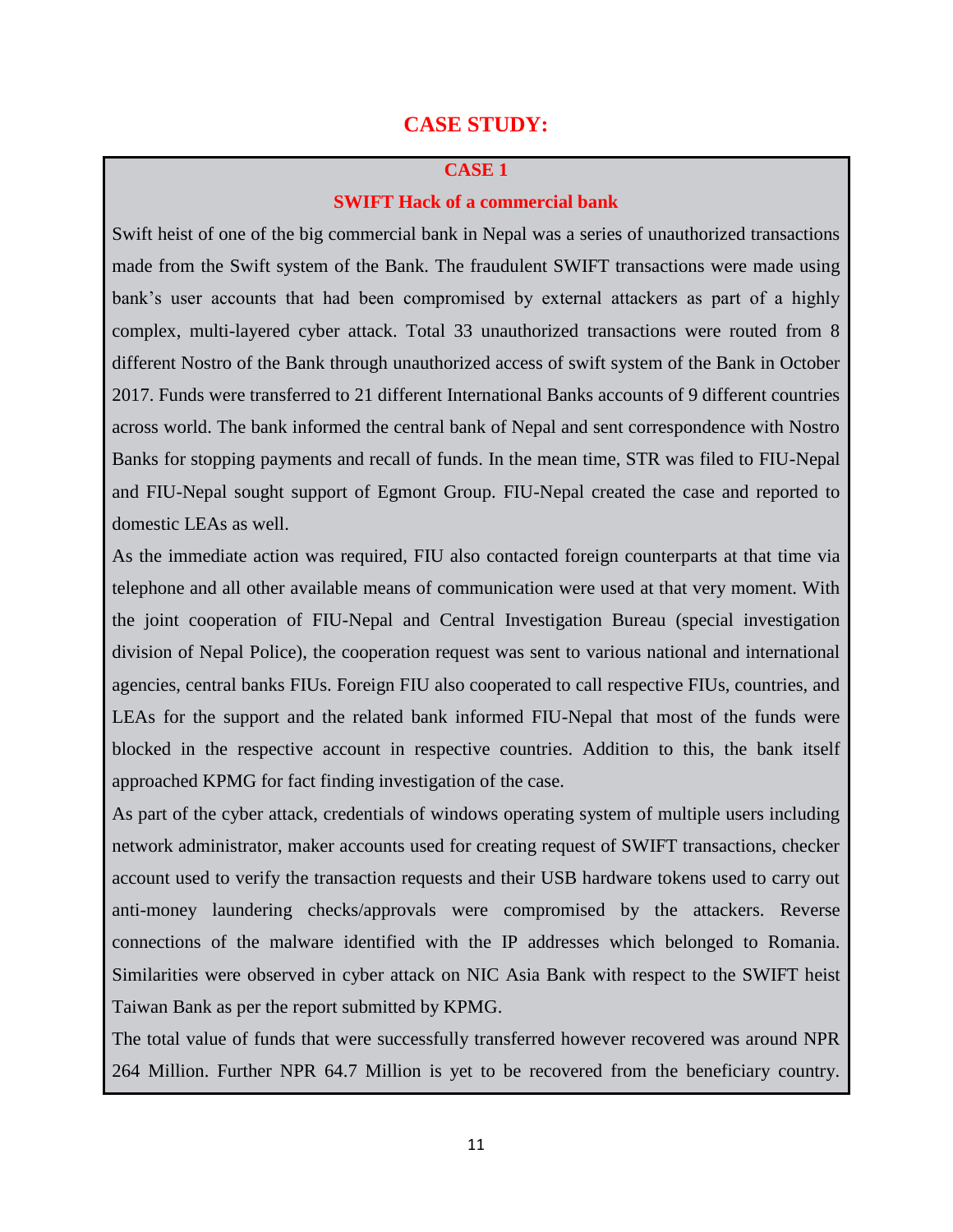Continuous chasing and coordination from the FIU with its counter parts is under process. If the case was not handled carefully by the FIU-Nepal total value of money laundering might be used in other criminal activities could have been large and total impact could have been of NPR 460 Million.

#### **CASE 2**

#### **Routing donation amount in personal account and religion promotion**

FIU-Nepal received a STR in the name of Mr. X for routing the donation amount through personal bank account and using it for promoting religion. Upon the analysis of Know Your Customer (KYC) form, he declared himself as a monk and holds the position of a Secretary and a Treasurer of two different Monasteries situated at Nepal. He also mentioned the source of income as donations in his KYC Form. Going through his bank statement, the huge amount transaction was found.

Upon the analysis of the case, it is suspected that he may have used his personal bank account for routing the donation amount received in promoting the religion. Whether the amount had been used for promoting the religion needs to be investigated. However, it is highly likely that he received donation amount in his account. An Intelligence Report has been disseminated to Department of Money Laundering Investigation and Nepal Police (law enforcement agencies of Nepal) for investigation and appropriate legal action.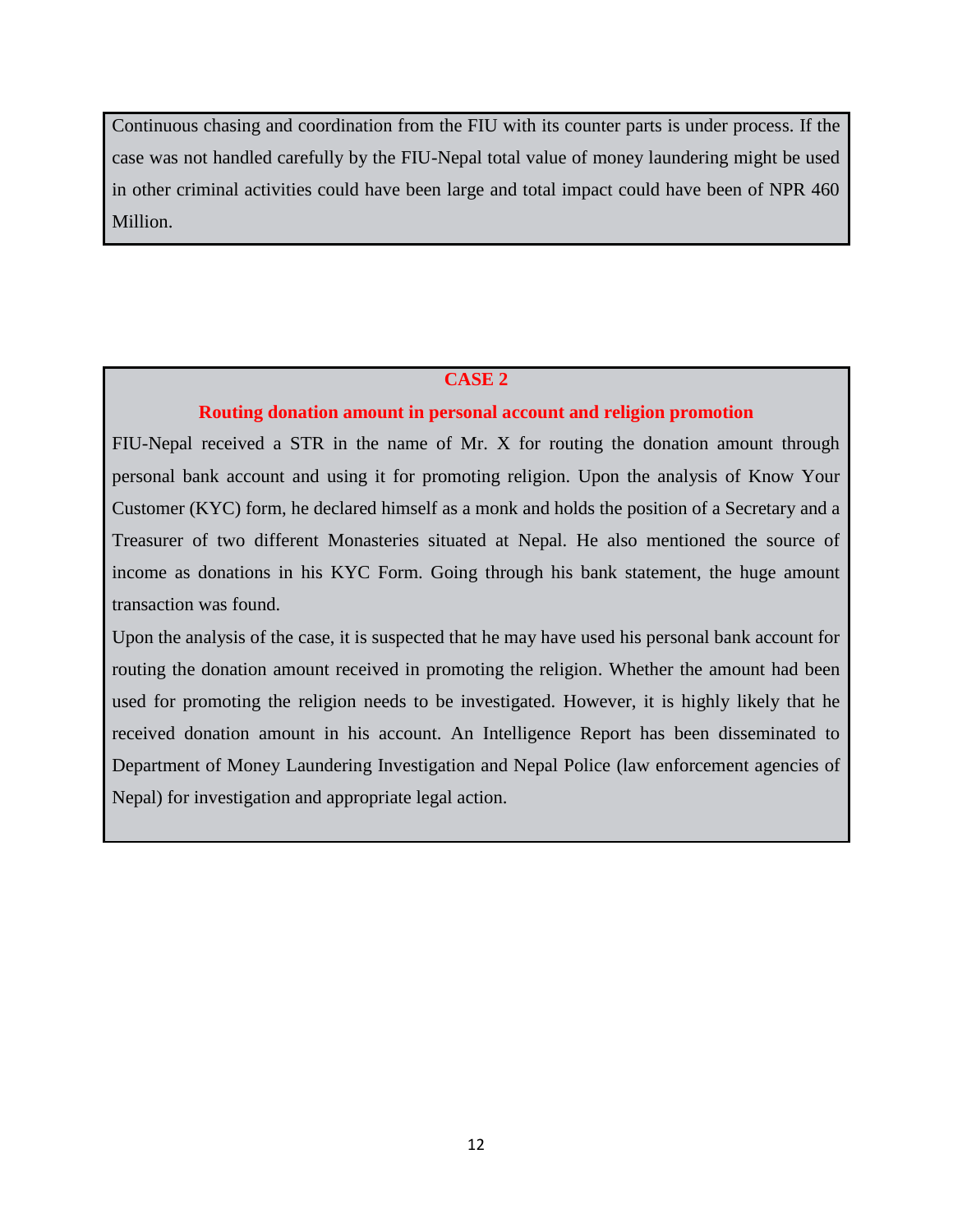#### **CASE 3**

#### **Embezzlement of fund of a co-operative by its employee**

Ms. A declared herself as a manager of a co-operative in Know Your Customer (KYC) form while opening the account at XYZ Bank. FIU-Nepal received STR in her name indicating Embezzlement of fund of a co-operative by its employee.

Upon the analysis of bank statement and her association with the related parties, it was noted that her account was frequently used for co-operative where she is in managerial position. Though she opened a saving account, she used it for other purpose. The frequent transaction of huge amount in her account in the name of the co-operative clearly shows that embezzlement of fund of a co-operative by Ms. A. Based on the analysis, an intelligence report with supporting documents was disseminated to Revenue Investigation Department (one of the law enforcement agency of Nepal) for further investigation and necessary legal actions as per ALPA, 2008.

#### **CASE 4**

#### **Hundi transaction through personal saving account**

Three persons, Mr. B, C and D were suspected to have engaged in Hundi business by using their bank account maintained at XYZ Bank.

Based on the STR reported by the bank, FIU-Nepal conducted thorough analysis that revealed the following facts:

- Huge amount of transaction in their personal saving accounts
- They deposited funds to other parties in the name of various remittance companies.
- Altogether, they were using the name of seven remittance companies namely; California Remit, Chhaya Remit, Kathmandu Remit, Dordi Sub Remit, Shivam Money Transfer, Shankar Traders, Sita Remittance.

It was suspected that Mr. B, C and D had formed an organized group, used them for depositing the funds to other parties by using the name of various remittance companies, ultimately they were engaged in Hundi business. Finally, an intelligence report with supporting documents was disseminated to Revenue Investigation Department (one of the law enforcement agency of Nepal) for further investigation and necessary legal actions as per ALPA, 2008.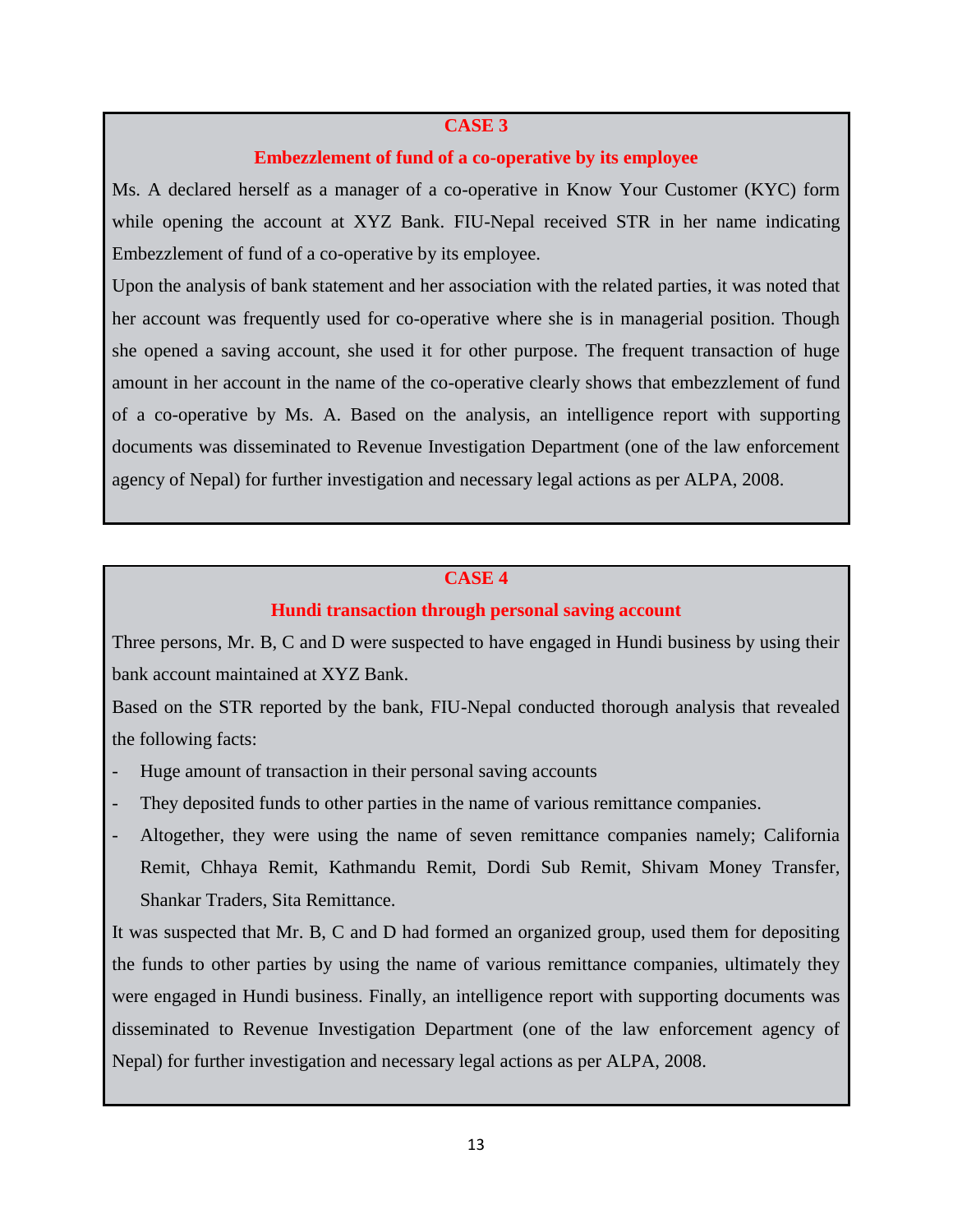**Annex I: -STRs Disseminated to Different Agencies**

| Year    | <b>Analyzed</b><br><b>STRS</b> | <b>Disseminated</b><br><b>STRs</b> | <b>Disseminated</b><br>to DRI | <b>of</b><br>Percentage<br><b>Dissemination</b><br>to<br><b>DRI</b> |
|---------|--------------------------------|------------------------------------|-------------------------------|---------------------------------------------------------------------|
| 2014/15 | 228                            | 133                                | 56                            | 42.11                                                               |
| 2015/16 | 1001                           | 138                                | 80                            | 57.98                                                               |
| 2016/17 | 815                            | 391                                | 174                           | 44.51                                                               |
| 2017/18 | 816                            | 312                                | 144                           | 46.15                                                               |
| 2018/19 | 677                            | 207                                | 107                           | 51.69                                                               |
| 2019/20 | 790                            | 333                                | 200                           | 60.06                                                               |

### **1. STRs Disseminated to Department of Revenue Investigation (DRI)**

### **2. STRs Disseminated to Inland Revenue Investigation(IRD)**

| Year    | <b>Analyzed</b><br><b>STRS</b> | <b>Disseminated</b><br><b>STRs</b> | <b>Disseminated to</b><br><b>IRD</b> | of<br><b>Percentage</b><br><b>Dissemination</b><br>to<br><b>IRD</b> |
|---------|--------------------------------|------------------------------------|--------------------------------------|---------------------------------------------------------------------|
| 2014/15 | 228                            | 133                                |                                      |                                                                     |
| 2015/16 | 1001                           | 138                                |                                      |                                                                     |
| 2016/17 | 815                            | 391                                | 8                                    | 2.05                                                                |
| 2017/18 | 816                            | 312                                | 51                                   | 16.35                                                               |
| 2018/19 | 677                            | 207                                | 42                                   | 20.29                                                               |
| 2019/20 | 790                            | 333                                | 26                                   | 7.80                                                                |

### **3. STRs Disseminated to DMLI**

| Year    | <b>Analyzed</b><br><b>STRS</b> | <b>Disseminated</b><br><b>STRs</b> | <b>Disseminated to</b><br><b>DMLI</b> | <b>of</b><br><b>Percentage</b><br><b>Dissemination</b><br>to<br><b>DMLI</b> |
|---------|--------------------------------|------------------------------------|---------------------------------------|-----------------------------------------------------------------------------|
| 2014/15 | 228                            | 133                                | 38                                    | 28.57                                                                       |
| 2015/16 | 1001                           | 138                                | 27                                    | 19.57                                                                       |
| 2016/17 | 815                            | 391                                | 39                                    | 9.97                                                                        |
| 2017/18 | 816                            | 312                                | 44                                    | 14.10                                                                       |
| 2018/19 | 677                            | 207                                | 27                                    | 13.04                                                                       |
| 2019/20 | 790                            | 333                                | 39                                    |                                                                             |

# **4. STRs Disseminated to Nepal Police**

| Year    | <b>Analyzed</b><br><b>STRS</b> | <b>Disseminated</b><br><b>STRs</b> | <b>Disseminated</b><br><b>CIB/Nepal</b><br>to<br><b>Police</b> | <b>of</b><br><b>Percentage</b><br><b>Dissemination</b><br>to<br><b>Nepal Police</b> |
|---------|--------------------------------|------------------------------------|----------------------------------------------------------------|-------------------------------------------------------------------------------------|
| 2014/15 | 228                            | 133                                | 41                                                             | 30.83                                                                               |
| 2015/16 | 1001                           | 138                                | 29                                                             | 21.01                                                                               |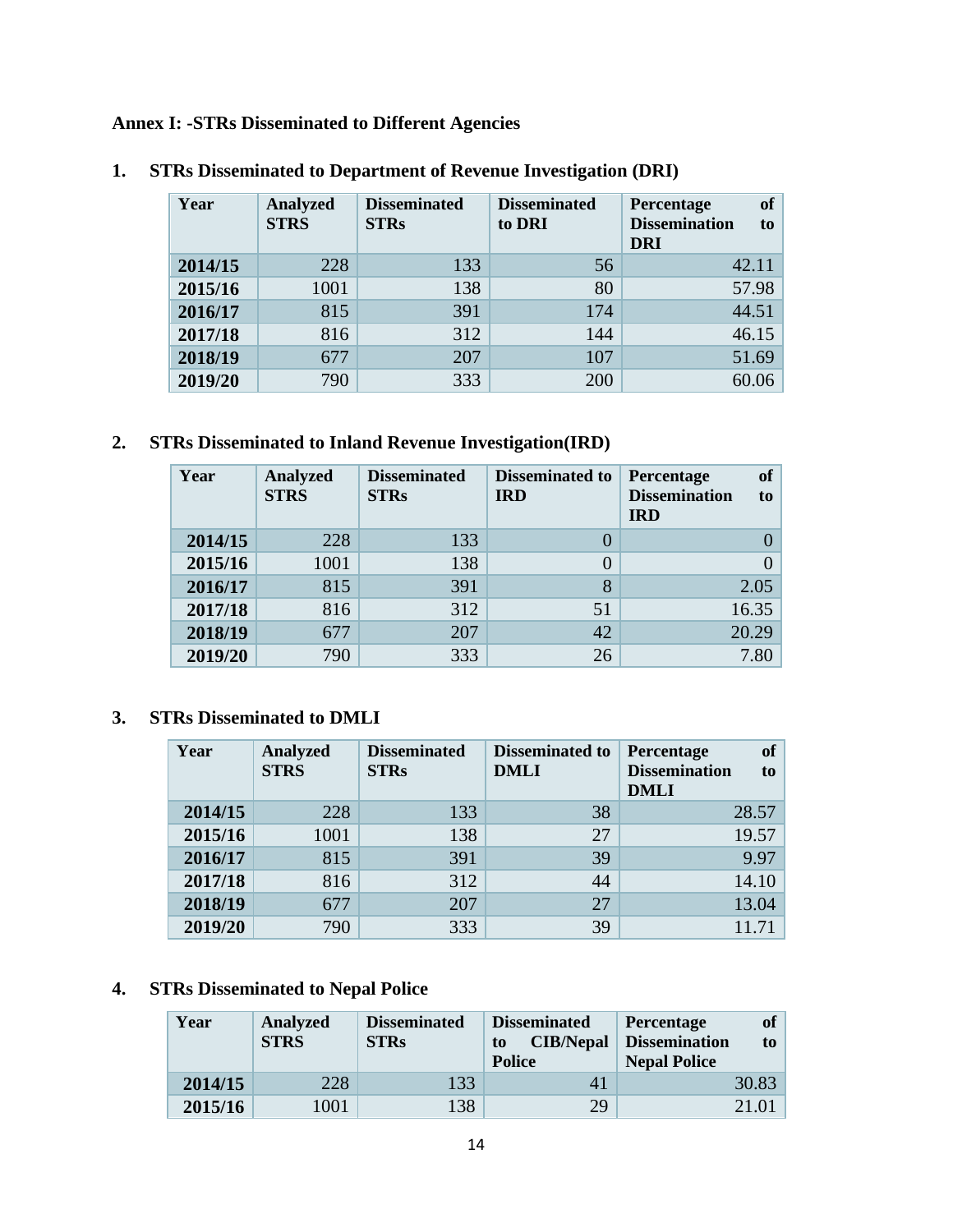| 2016/17 | 815 | 391 | .24 | 31.7  |
|---------|-----|-----|-----|-------|
| 2017/18 | 816 | 312 | 78  |       |
| 2018/19 | 677 | 207 | 36  | 17.39 |
| 2019/20 | 790 | 333 | 19  | 35.73 |

# **5. STRs disseminated to Commission for the Investigation of Abuse of Authority (CIAA)**

| Year    | <b>Analyzed</b><br><b>STRS</b> | <b>Disseminated</b><br><b>STRs</b> | <b>Disseminated</b><br>to CIAA | of<br><b>Percentage</b><br><b>Dissemination</b><br>to<br><b>CIAA</b> |
|---------|--------------------------------|------------------------------------|--------------------------------|----------------------------------------------------------------------|
| 2014/15 | 228                            | 133                                |                                | 1.50                                                                 |
| 2015/16 | 1001                           | 138                                |                                | 0.72                                                                 |
| 2016/17 | 815                            | 391                                | 9                              | 2.30                                                                 |
| 2017/18 | 816                            | 312                                | 8                              | 2.56                                                                 |
| 2018/19 | 677                            | 207                                | $\overline{2}$                 | 0.97                                                                 |
| 2019/20 | 790                            | 333                                | 15                             | 4.50                                                                 |

# **6. STRs Disseminated to Department of Co-operatives**

| Year    | Analyzed<br><b>STRS</b> | <b>Disseminated</b><br><b>STRs</b> | <b>Disseminated</b><br>to Dept. of Co-<br>operatives | <b>Percentage</b><br><b>Dissemination</b><br><b>Cooperatives</b> | of <sub>1</sub><br>to |
|---------|-------------------------|------------------------------------|------------------------------------------------------|------------------------------------------------------------------|-----------------------|
| 2019/20 | 790                     | 333                                |                                                      |                                                                  | 5.40                  |

### **7. STRs Disseminated to Other Competent Authorities**

| Year    | <b>Analyzed</b><br><b>STRS</b> | <b>Disseminated</b><br><b>STRs</b> | <b>Disseminated</b><br>to Others | <b>of</b><br>Percentage<br><b>Dissemination</b><br>to<br>others |
|---------|--------------------------------|------------------------------------|----------------------------------|-----------------------------------------------------------------|
| 2014/15 | 228                            | 133                                |                                  |                                                                 |
| 2015/16 | 1001                           | 138                                |                                  | 0.72                                                            |
| 2016/17 | 815                            | 391                                | 37                               | 9.46                                                            |
| 2017/18 | 816                            | 312                                | 19                               | 6.09                                                            |
| 2018/19 | 677                            | 207                                | $\overline{2}$                   | 0.97                                                            |
| 2019/20 | 790                            | 333                                | ⌒                                | 0.60                                                            |